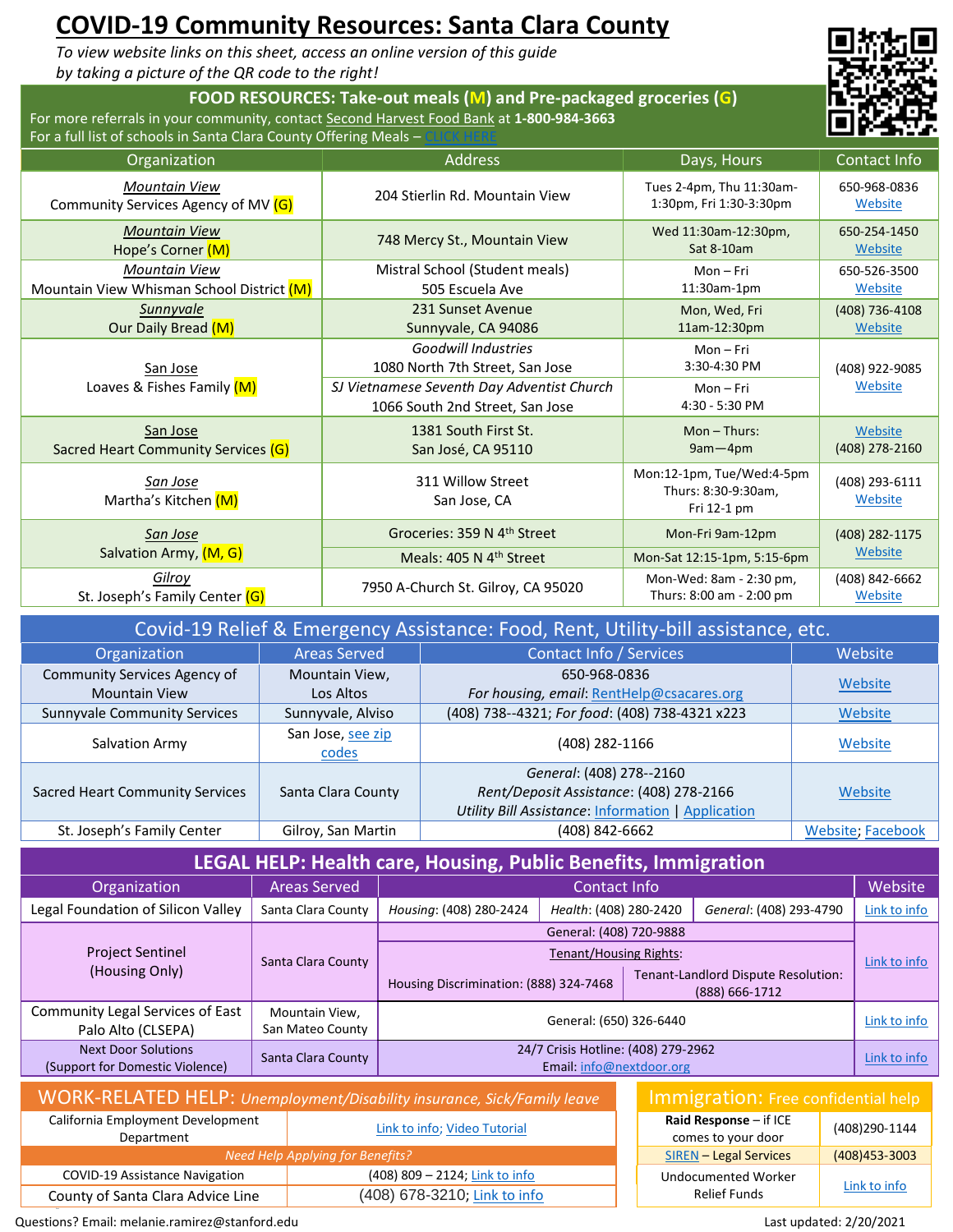# **COVID-19 Recursos Comunitarios: Condado de Santa Clara**

*Para ver los links en esta página, acceda este panfleto por internet con tomándole una foto al Código QR en la derecha.*

**Recursos de Comida: Cena para llevar (¥) y comida empacada (€)** Para aprender de más recursos en su comunidad, llama [Second Harvest Food Bank](https://www.shfb.org/get-food/) at **1-800-984-3663** Para una lista de escuelas ofreciendo comidas en el condado -



| Organización                                                | Dirección                                                                                                                                      | Calendario                                                                                                    | Más información                    |
|-------------------------------------------------------------|------------------------------------------------------------------------------------------------------------------------------------------------|---------------------------------------------------------------------------------------------------------------|------------------------------------|
| <b>Mountain View</b><br>Community Services Agency of MV (€) | 204 Stierlin rd. Mountain View, CA                                                                                                             | Martes 2-4pm,<br>Jueves 11:30am-1:30pm, viernes<br>$1:30-3:30$ pm                                             | 650-968-0836<br>Sitio Web          |
| <b>Mountain View</b>                                        | 748 Mercy St., Mountain View                                                                                                                   | Miér, 11:30am-12:30pm                                                                                         | 650-254-1450                       |
| Hope's Corner (¥)                                           |                                                                                                                                                | Sábado 8-10am                                                                                                 | Sitio Web                          |
| <b>Mountain View</b>                                        | Mistral School (student meals)                                                                                                                 | Lunes a viernes                                                                                               | 650-526-3500                       |
| Mountain View Whisman School District (¥)                   | 505 Escuela Ave                                                                                                                                | $11:30-1pm$                                                                                                   | Sitio Web                          |
| Sunnyvale                                                   | 231 Sunset Avenue                                                                                                                              | Lunes, martes, viernes                                                                                        | (408) 736-4108                     |
| Our Daily Bread (¥)                                         | Sunnyvale, CA 94086                                                                                                                            | 11am-12:30pm                                                                                                  | Sitio Web                          |
| San Jose<br>Loaves & Fishes Family (¥)                      | <b>Goodwill Industries</b><br>1080 North 7th Street, San Jose<br>SJ Vietnamese Seventh Day Adventist<br>Church 1066 South 2nd Street, San Jose | Lunes a viernes<br>3:30-4:30 PM<br>Lunes a viernes 4:30-5:30 PM                                               | (408) 922-9085<br><b>Sitio Web</b> |
| San Jose                                                    | 1381 South First St.                                                                                                                           | Lunes a jueves:                                                                                               | Sitio Web                          |
| Sacred Heart Community Services $(\epsilon)$                | San José, CA 95110                                                                                                                             | $9am - 4pm$                                                                                                   | (408) 278-2160                     |
| <u>San Jose</u><br>Martha's Kitchen (¥)                     | 311 Willow Street<br>San Jose, CA 95110                                                                                                        | Lunes: 12:00 pm - 1:00 pm,<br>Martes, Miércoles: 4-5pm<br>Jueves: 8:30-9:30 am, Viernes<br>12:00 pm - 1:00 pm | (408) 293-6111<br>Sitio Web        |
| San Jose                                                    | Comida empacada: 359 N 4 <sup>th</sup> Street                                                                                                  | Lunes-Viernes 9am-12pm                                                                                        | (408) 282-1175                     |
| Salvation Army, $(\frac{4}{5}, \epsilon)$                   | Cena: 405 N 4th Street                                                                                                                         | Lun-Sabado 12:15-1pm, 5:15-6pm                                                                                | Sitio Web                          |
| <b>Gilroy</b>                                               | 7950 A-Church St. Gilroy, CA 95020                                                                                                             | Lunes - Miercoles: 8am - 2:30 pm,                                                                             | (408) 842-6662                     |
| St. Joseph's Family Center (€)                              |                                                                                                                                                | Jueves: 8am-2pm                                                                                               | Sitio Web                          |

| Agencias de servicios críticos : Comida, Renta y Asistencia de facturas, otros servicios |                           |                                                                                                                                              |                  |  |
|------------------------------------------------------------------------------------------|---------------------------|----------------------------------------------------------------------------------------------------------------------------------------------|------------------|--|
| Organización                                                                             | Áreas Servidas            | Información de contacto / Servicios                                                                                                          |                  |  |
| Community Services Agency of<br><b>Mountain View</b>                                     | Mountain View, Los Altos  | (650) 968-0836<br>Para Hogar, envía un correo electrónico: RentHelp@csacares.org                                                             | Sitio Web        |  |
| <b>Sunnyvale Community Services</b>                                                      | Sunnyvale, Alviso         | (408) 738-4321; Para comida: (408) 738-4321 x223                                                                                             | <b>Sitio Web</b> |  |
| Salvation Army                                                                           | San Jose, ver códigos ZIP | (408) 282-1166                                                                                                                               | Sitio Web        |  |
| Sacred Heart Community<br><b>Services</b>                                                | Santa Clara County        | General: (408) 278-2160<br>Renta/Asistencia de depósito: (408) 278-2166   Lista de Espera<br>Asistencia de factura: Información   Aplicación | Sitio Web        |  |
| St. Joseph's Family Center                                                               | Gilroy, San Martin        | (408) 842-6662                                                                                                                               | Facebook         |  |

| Ayuda Legal: Salud, Hogar, y Servicios públicos                                                                                                                                                                                 |                       |                                                  |                         |                                                       |                  |  |
|---------------------------------------------------------------------------------------------------------------------------------------------------------------------------------------------------------------------------------|-----------------------|--------------------------------------------------|-------------------------|-------------------------------------------------------|------------------|--|
| Organización                                                                                                                                                                                                                    | Áreas Servidas        |                                                  | Información de contacto |                                                       |                  |  |
| Legal Fundación of Silicon Valley                                                                                                                                                                                               | Santa Clara<br>County | Alojamiento: (408) 280-2424                      | Salud: (408) 280-2420   | General: (408) 293-4790                               | <b>Sitio Web</b> |  |
|                                                                                                                                                                                                                                 |                       |                                                  | General: (408) 720-9888 |                                                       | <b>Sitio Web</b> |  |
| Project Sentinel (Alojamiento)                                                                                                                                                                                                  | Santa Clara           | Derechos de vivienda / Asesoramiento             |                         |                                                       |                  |  |
|                                                                                                                                                                                                                                 | County                | <b>Housing Discrimination:</b><br>(888) 324-7468 |                         | Tenant-Landlord Dispute Resolution:<br>(888) 666-1712 | Sitio Web        |  |
| Community Legal Services of<br>East Palo Alto (CLSEPA)                                                                                                                                                                          | Mountain View,        | General: (650) 326-6440                          |                         |                                                       | Sitio Web        |  |
| <b>Next Door Solutions</b>                                                                                                                                                                                                      | Santa Clara           | 24/7 Linea Directa: (408) 279-2962               |                         |                                                       | Sitio Web        |  |
| (Apoyo para violencia doméstica)                                                                                                                                                                                                | County                | Correo electroníco: info@nextdoor.org            |                         |                                                       |                  |  |
| $\sim$ . The contract of the contract of the contract of the contract of the contract of the contract of the contract of the contract of the contract of the contract of the contract of the contract of the contract of the co |                       |                                                  | .                       |                                                       |                  |  |

| Asistencia con problemas del trabajo: Seguro de discapacidad o desempleo, etc. |                                      |  | Inmigración: Ayuda gratuito y confidencial                 |                  |
|--------------------------------------------------------------------------------|--------------------------------------|--|------------------------------------------------------------|------------------|
| California Employment Development<br>Department                                | Sitio Web: Video tutorial            |  | Rapid Response - Obtenga<br>ayuda si ICE llega a la puerta | (408) 290-1144   |
| i ¿Necesita ayuda para solicitar beneficios?                                   |                                      |  | <b>SIREN - Servicios Legales</b>                           | $(408)$ 453-3003 |
| Navegar servicios de asistencia social                                         | (408) 809 - 2124; Sitio Web          |  | Alivio Financiero para                                     |                  |
| County of Santa Clara Advice Line                                              | (408) 678-3210; Preguntas frecuentes |  | Trabajadores Indocumentado                                 | Sitio Web        |